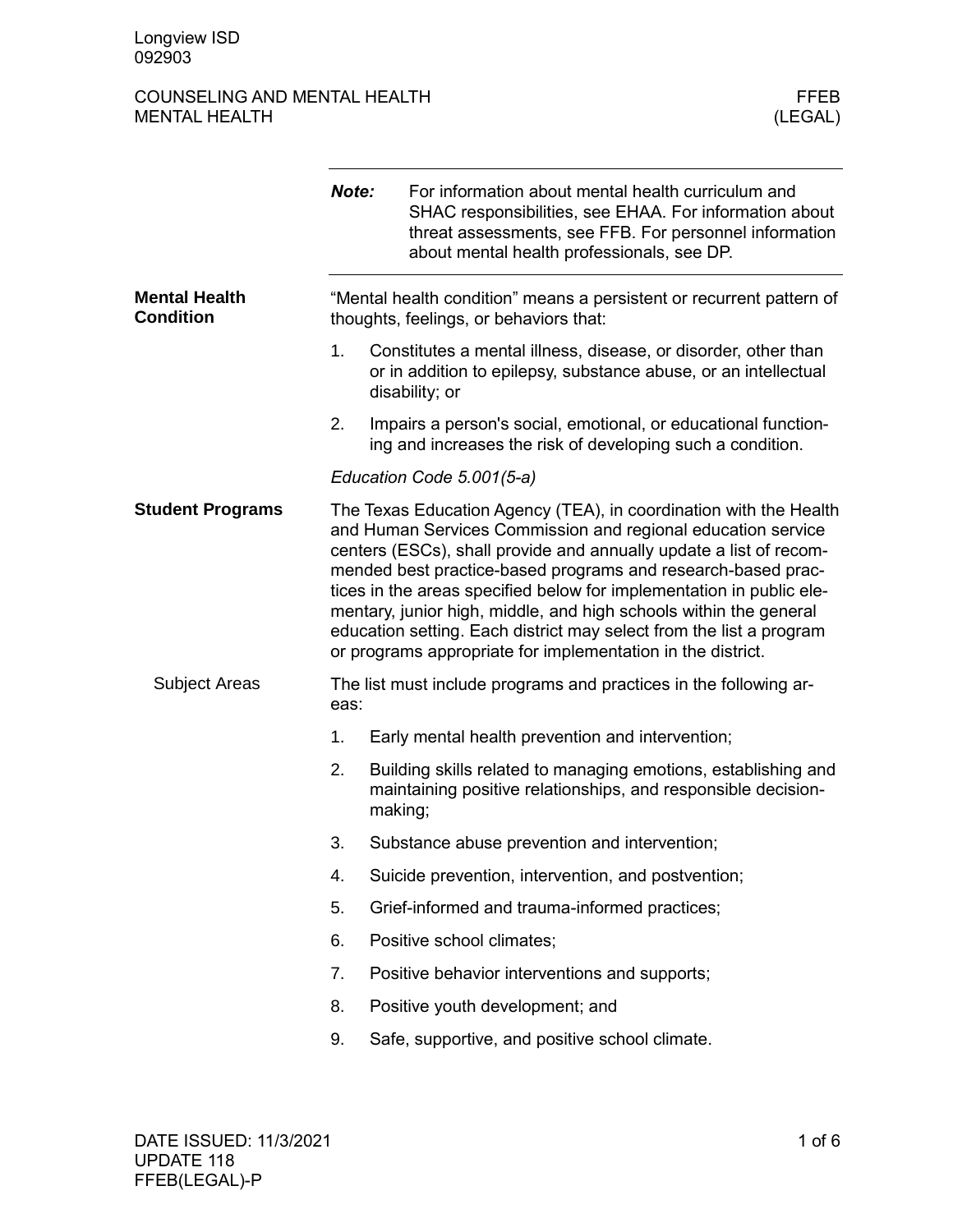### COUNSELING AND MENTAL HEALTH FEER MENTAL HEALTH (LEGAL) MENTAL HEALTH

|                             |                                                                                                                                                                                                                                  | "School climate" means the quality and character of school life, in-<br>cluding interpersonal relationships, teaching and learning prac-<br>tices, and organizational structures, as experienced by students<br>enrolled in the district, parents of those students, and personnel<br>employed by the district.                                                                                                                                                                |  |
|-----------------------------|----------------------------------------------------------------------------------------------------------------------------------------------------------------------------------------------------------------------------------|--------------------------------------------------------------------------------------------------------------------------------------------------------------------------------------------------------------------------------------------------------------------------------------------------------------------------------------------------------------------------------------------------------------------------------------------------------------------------------|--|
|                             |                                                                                                                                                                                                                                  | [For information on employee training, see DMA.]                                                                                                                                                                                                                                                                                                                                                                                                                               |  |
| Practices and<br>Procedures | A district shall develop practices and procedures concerning each<br>area listed above, including mental health promotion and interven-<br>tion, substance abuse prevention and intervention, and suicide pre-<br>vention, that: |                                                                                                                                                                                                                                                                                                                                                                                                                                                                                |  |
|                             | 1.                                                                                                                                                                                                                               | Include a procedure for providing educational material to all<br>parents and families in the district that contains information on<br>identifying risk factors, accessing resources for treatment or<br>support provided on and off campus, and accessing available<br>student accommodations provided on campus;                                                                                                                                                              |  |
|                             | 2.                                                                                                                                                                                                                               | Include a procedure for providing notice of a recommendation<br>for early mental health or substance abuse intervention re-<br>garding a student to a parent or guardian of the student within<br>a reasonable amount of time after the identification of early<br>warning signs, which may include declining academic perfor-<br>mance, depression, anxiety, isolation, unexplained changes in<br>sleep or eating habits, and destructive behavior toward self<br>and others; |  |
|                             | 3.                                                                                                                                                                                                                               | Include a procedure for providing notice of a student identified<br>as at risk of attempting suicide to a parent or guardian of the<br>student within a reasonable amount of time after the identifi-<br>cation of early warning signs;                                                                                                                                                                                                                                        |  |
|                             | 4.                                                                                                                                                                                                                               | Establish that the district may develop a reporting mechanism<br>and may designate at least one person to act as a liaison of-<br>ficer in the district for the purposes of identifying students in<br>need of early mental health or substance abuse intervention<br>or suicide prevention;                                                                                                                                                                                   |  |
|                             | 5.                                                                                                                                                                                                                               | Set out available counseling alternatives for a parent or<br>guardian to consider when his or her child is identified as pos-<br>sibly being in need of early mental health or substance abuse<br>intervention or suicide prevention; and                                                                                                                                                                                                                                      |  |
|                             | 6.                                                                                                                                                                                                                               | Include procedures:                                                                                                                                                                                                                                                                                                                                                                                                                                                            |  |
|                             |                                                                                                                                                                                                                                  | To support the return of a student to school following<br>a.<br>hospitalization or residential treatment for a mental<br>health condition or substance abuse; and                                                                                                                                                                                                                                                                                                              |  |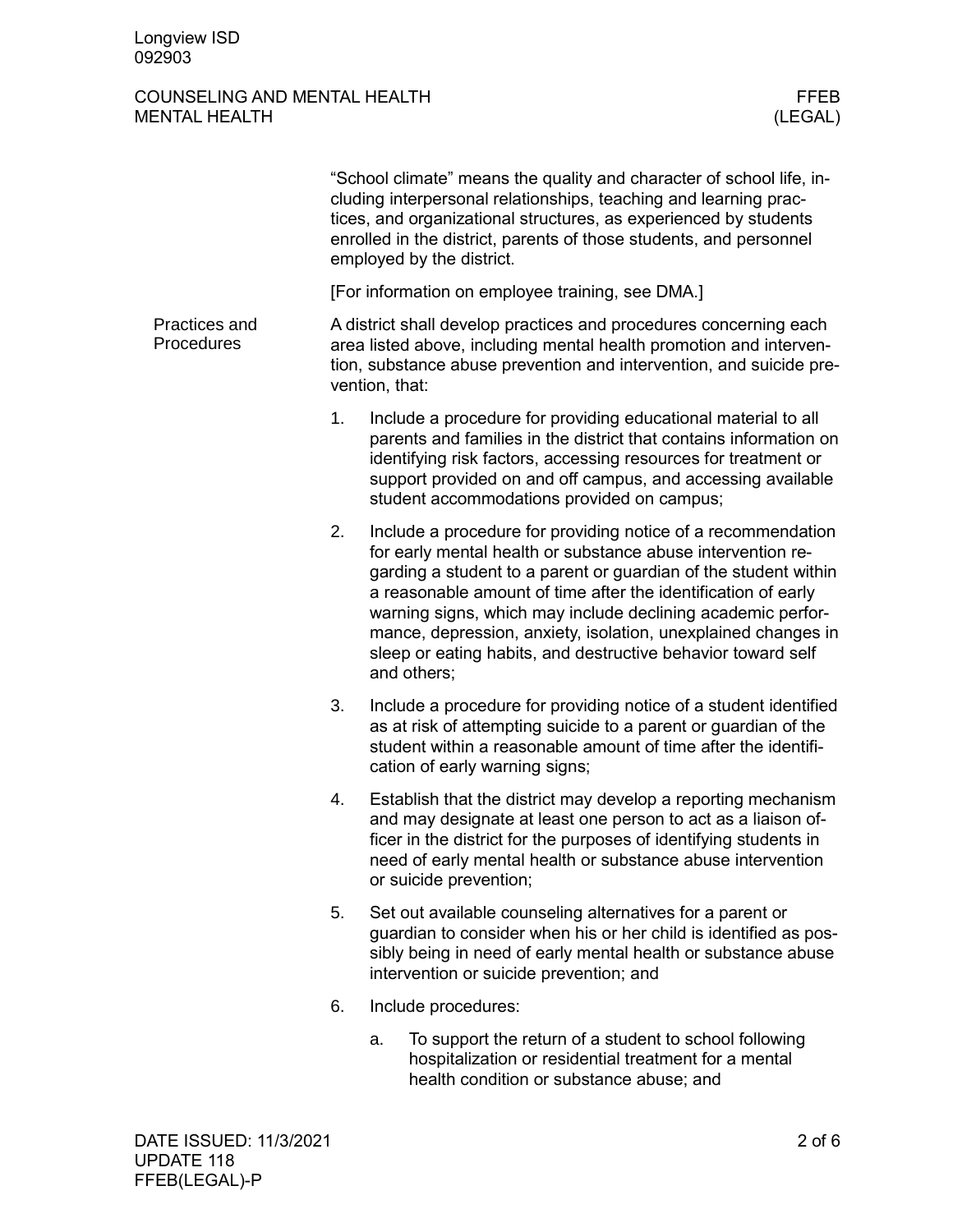# COUNSELING AND MENTAL HEALTH FFEB FFEB SERVICES AND MENTAL HEALTH FEEB MENTAL HEALTH MENTAL HEALTH

|                                                                  | b.<br>For suicide prevention, intervention, and postvention.                                                                                                                                                                                                                                                                                                                                                                                                                                                                                                                                          |  |
|------------------------------------------------------------------|-------------------------------------------------------------------------------------------------------------------------------------------------------------------------------------------------------------------------------------------------------------------------------------------------------------------------------------------------------------------------------------------------------------------------------------------------------------------------------------------------------------------------------------------------------------------------------------------------------|--|
|                                                                  | The practices and procedures may address multiple subject areas<br>[see Subject Areas, above]. The practices and procedures must<br>prohibit the use without the prior consent of a student's parent or<br>guardian of a medical screening of the student as part of the pro-<br>cess of identifying whether the student is possibly in need of early<br>mental health or substance abuse intervention or suicide preven-<br>tion.                                                                                                                                                                    |  |
|                                                                  | The practices and procedures developed must be included in the<br>annual student handbook and the district improvement plan under<br>Education Code 11.252. [See BQ]                                                                                                                                                                                                                                                                                                                                                                                                                                  |  |
|                                                                  | Nothing in these provisions is intended to interfere with the rights of<br>parents or guardians and the decision-making regarding the best<br>interest of the child. Practices and procedures developed in ac-<br>cordance with these provisions are intended to notify a parent or<br>guardian of a need for mental health or substance abuse interven-<br>tion so that a parent or guardian may take appropriate action.<br>These provisions do not give districts the authority to prescribe<br>medications. Any and all medical decisions are to be made by a<br>parent or guardian of a student. |  |
|                                                                  | "Postvention" includes activities that promote healing necessary to<br>reduce the risk of suicide by a person affected by the suicide of an-<br>other.                                                                                                                                                                                                                                                                                                                                                                                                                                                |  |
|                                                                  | Education Code 38.351(a)-(f), (i)-(o)                                                                                                                                                                                                                                                                                                                                                                                                                                                                                                                                                                 |  |
| Immunity                                                         | The above requirements do not waive any immunity from liability of<br>a district or of district officers or employees, create any liability for a<br>cause of action against a district or against district officers or em-<br>ployees, or waive any immunity from liability under Civil Practice<br>and Remedies Code 74.151. Education Code 38.352                                                                                                                                                                                                                                                  |  |
| <b>Student</b><br><b>Identification Cards</b>                    | Each student identification card issued by a public school to a stu-<br>dent in grade six or higher must have printed on the card the con-<br>tact information for the National Suicide Prevention Lifeline and the<br>Crisis Text Line. The student identification card may have printed<br>on the card the contact information for a local suicide prevention<br>hotline, if available. Education Code 38.353                                                                                                                                                                                       |  |
| <b>Consent to</b><br><b>Examinations, Tests,</b><br>or Treatment | A district employee must obtain the written consent of a child's par-<br>ent before the employee may conduct a psychological examina-<br>tion, test, or treatment, unless the examination, test, or treatment is<br>required by:                                                                                                                                                                                                                                                                                                                                                                      |  |
|                                                                  | 1.<br>TEA's policy concerning child abuse investigations and re-<br>ports under Education Code 38.004; or                                                                                                                                                                                                                                                                                                                                                                                                                                                                                             |  |
| DATE ISSUED: 11/3/2021                                           | $3$ of $6$                                                                                                                                                                                                                                                                                                                                                                                                                                                                                                                                                                                            |  |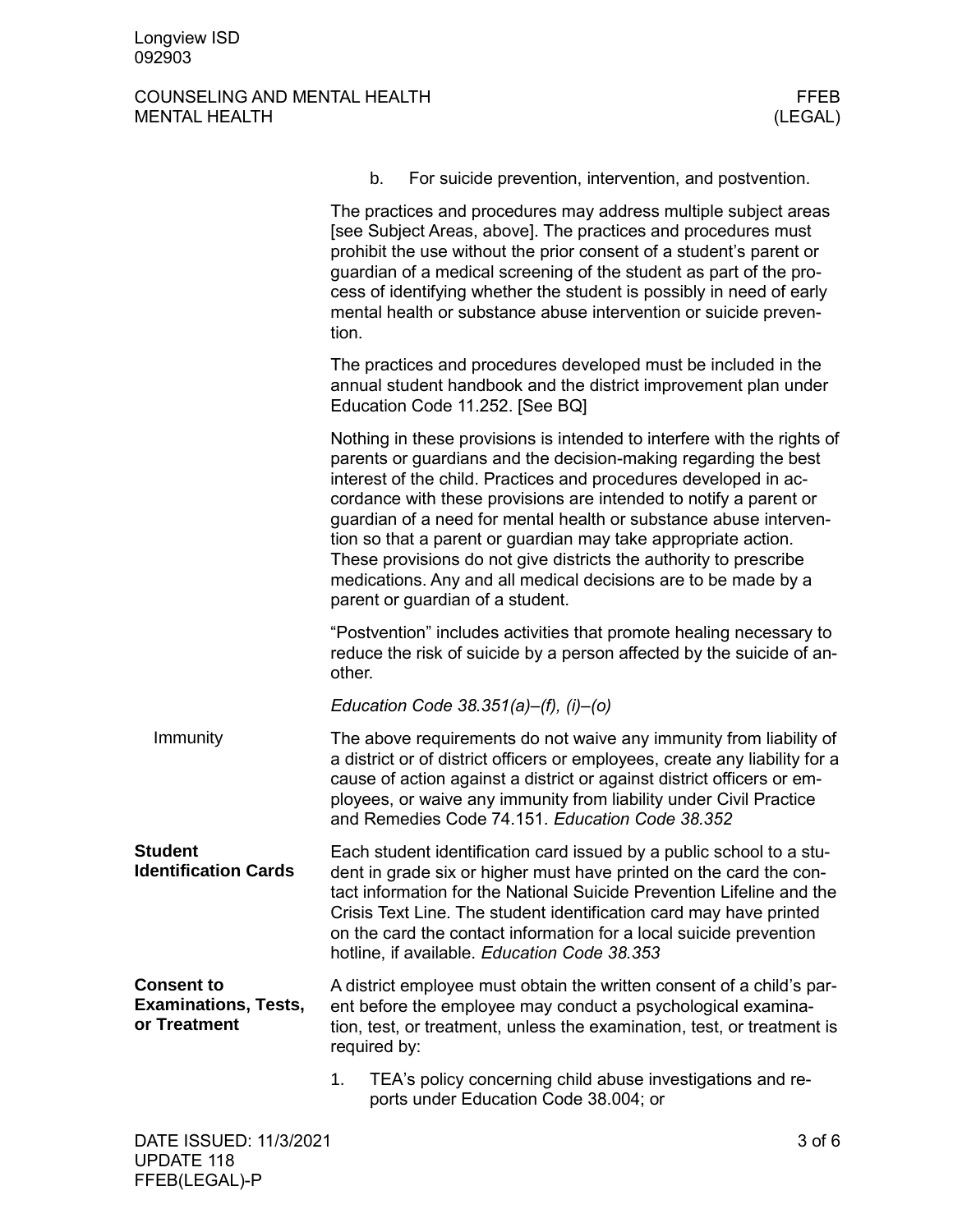# COUNSELING AND MENTAL HEALTH FFEB FFEB MENTAL HEALTH (LEGAL) MENTAL HEALTH

|                                           | State or federal law regarding requirements for special educa-<br>2.<br>tion.                                                                                                                                                                                                                                                                                                                                                                                                                                                                                                                                                                                                                                                                                                                                                                  |  |  |  |
|-------------------------------------------|------------------------------------------------------------------------------------------------------------------------------------------------------------------------------------------------------------------------------------------------------------------------------------------------------------------------------------------------------------------------------------------------------------------------------------------------------------------------------------------------------------------------------------------------------------------------------------------------------------------------------------------------------------------------------------------------------------------------------------------------------------------------------------------------------------------------------------------------|--|--|--|
|                                           | Education Code 26.009(a)(1) [See FNG]                                                                                                                                                                                                                                                                                                                                                                                                                                                                                                                                                                                                                                                                                                                                                                                                          |  |  |  |
|                                           | [For more information about consent to medical treatment, includ-<br>ing psychological treatment, see FFAC. For information about con-<br>sent to counseling, see FFEA.]                                                                                                                                                                                                                                                                                                                                                                                                                                                                                                                                                                                                                                                                       |  |  |  |
| <b>Professional's</b><br><b>Authority</b> | A licensed or certified physician, psychologist, counselor, or social<br>worker having reasonable grounds to believe that a child has been<br>sexually, physically, or emotionally abused; is contemplating sui-<br>cide; or is involved in chemical or drug addiction or dependency<br>may:                                                                                                                                                                                                                                                                                                                                                                                                                                                                                                                                                   |  |  |  |
|                                           | 1.<br>Counsel the child without the consent of the child's parents,<br>managing conservator, or guardian;                                                                                                                                                                                                                                                                                                                                                                                                                                                                                                                                                                                                                                                                                                                                      |  |  |  |
|                                           | 2.<br>With or without the consent of a child who is a client, advise<br>the parents, managing conservator, or guardian of the treat-<br>ment given to or needed by the child;                                                                                                                                                                                                                                                                                                                                                                                                                                                                                                                                                                                                                                                                  |  |  |  |
|                                           | 3.<br>Rely on the written statement of the child containing the<br>grounds on which the child has capacity to consent to his or<br>her own treatment as provided above.                                                                                                                                                                                                                                                                                                                                                                                                                                                                                                                                                                                                                                                                        |  |  |  |
| <b>Exception: Court</b><br>Order          | The physician, psychologist, counselor, or social worker may not<br>counsel a child if consent is prohibited by a court order, unless con-<br>sent is obtained as otherwise allowed by law.                                                                                                                                                                                                                                                                                                                                                                                                                                                                                                                                                                                                                                                    |  |  |  |
|                                           | Family Code 32.004(b), (c)                                                                                                                                                                                                                                                                                                                                                                                                                                                                                                                                                                                                                                                                                                                                                                                                                     |  |  |  |
|                                           | [See DP for more information about LSSP and school counselor re-<br>sponsibilities.]                                                                                                                                                                                                                                                                                                                                                                                                                                                                                                                                                                                                                                                                                                                                                           |  |  |  |
| <b>Consent to LSSP</b>                    | Informed consent for a licensed specialist in school psychology<br>(LSSP) must be obtained in accordance with the Individuals with<br>Disabilities Education Improvement Act (IDEIA) and the U.S. De-<br>partment of Education's rules governing parental consent when de-<br>livering school psychological services in the public schools, and is<br>considered to meet the requirements for informed consent under<br>the Texas State Board of Examiners of Psychologists (TSBEP)<br>rules. No additional informed consent, specific to any Texas Behav-<br>ioral Health Executive Council (TBHEC) rules, is necessary in this<br>context. Licensees providing psychological services under 22 Ad-<br>ministrative Code 465.38(e)(2), however, must obtain informed<br>consent as otherwise required by the TBHEC rules. 22 TAC<br>465.38(g) |  |  |  |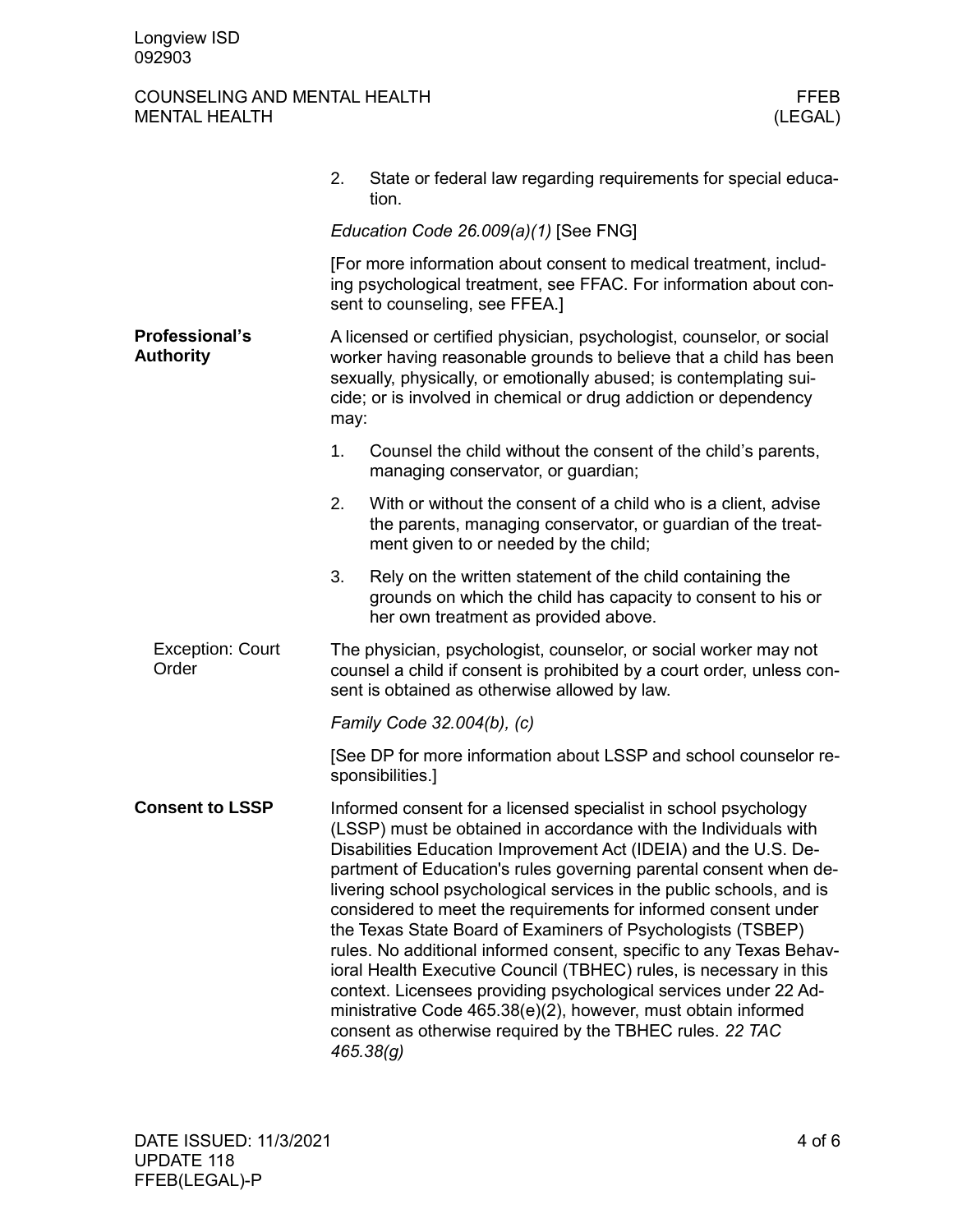## COUNSELING AND MENTAL HEALTH FEER THE MENTAL HEALTH SERVICE SERVICES AND MENTAL HEALTH MENTAL HEALTH

| Professional<br>Immunity                 | A psychologist, counselor, or social worker licensed or certified by<br>the state is not liable for damages except those damages that may<br>result from his or her negligence or willful misconduct. Family Code<br>32.004(d)                   |                                                                                                                                                                                                                                                                                              |            |
|------------------------------------------|--------------------------------------------------------------------------------------------------------------------------------------------------------------------------------------------------------------------------------------------------|----------------------------------------------------------------------------------------------------------------------------------------------------------------------------------------------------------------------------------------------------------------------------------------------|------------|
| <b>Outside Counselors</b>                | Neither a district nor an employee of a district may refer a student<br>to an outside counselor for care or treatment of a chemical de-<br>pendency or an emotional or psychological condition unless the<br>district does all of the following: |                                                                                                                                                                                                                                                                                              |            |
|                                          | 1.                                                                                                                                                                                                                                               | Obtains prior written consent for the referral from the stu-<br>dent's parent, managing conservator, or guardian.                                                                                                                                                                            |            |
|                                          | 2.                                                                                                                                                                                                                                               | Discloses to the student's parent, managing conservator, or<br>guardian any relationship between the district and the outside<br>counselor.                                                                                                                                                  |            |
|                                          | 3.                                                                                                                                                                                                                                               | Informs the student and the student's parent, managing con-<br>servator, or guardian of any alternative public or private<br>source of care or treatment reasonably available in the area.                                                                                                   |            |
|                                          | 4.                                                                                                                                                                                                                                               | Requires the approval of appropriate district personnel before<br>a student may be referred for care or treatment or before a re-<br>ferral is suggested as being warranted.                                                                                                                 |            |
|                                          | 5.                                                                                                                                                                                                                                               | Specifically prohibits any disclosure of a student record that<br>violates state or federal law.                                                                                                                                                                                             |            |
|                                          |                                                                                                                                                                                                                                                  | Education Code 38.010                                                                                                                                                                                                                                                                        |            |
|                                          |                                                                                                                                                                                                                                                  | [See FFEA for information on the comprehensive guidance pro-<br>gram. See FFB for mental health-care services provided by the<br>threat assessment and safe and supportive school team.]                                                                                                     |            |
| <b>Psychotropics and</b>                 | A district employee may not:                                                                                                                                                                                                                     |                                                                                                                                                                                                                                                                                              |            |
| <b>Psychiatric</b><br><b>Evaluations</b> | 1.                                                                                                                                                                                                                                               | Recommend that a student use a psychotropic drug; or                                                                                                                                                                                                                                         |            |
|                                          | 2.                                                                                                                                                                                                                                               | Suggest any particular diagnosis; or                                                                                                                                                                                                                                                         |            |
|                                          | 3.                                                                                                                                                                                                                                               | Use the refusal by a parent to consent to administration of a<br>psychotropic drug to a student or to a psychiatric evaluation<br>or examination of a student as grounds, by itself, for prohibit-<br>ing the child from attending a class or participating in a<br>school-related activity. |            |
|                                          |                                                                                                                                                                                                                                                  | Psychotropic drug means a substance that is used in the diagno-<br>sis, treatment, or prevention of a disease or as a component of a<br>medication and intended to have an altering effect on perception,<br>emotion, or behavior.                                                           |            |
|                                          |                                                                                                                                                                                                                                                  | Education Code 38.016(b) does not:                                                                                                                                                                                                                                                           |            |
| DATE ISSUED: 11/3/2021                   |                                                                                                                                                                                                                                                  |                                                                                                                                                                                                                                                                                              | $5$ of $6$ |